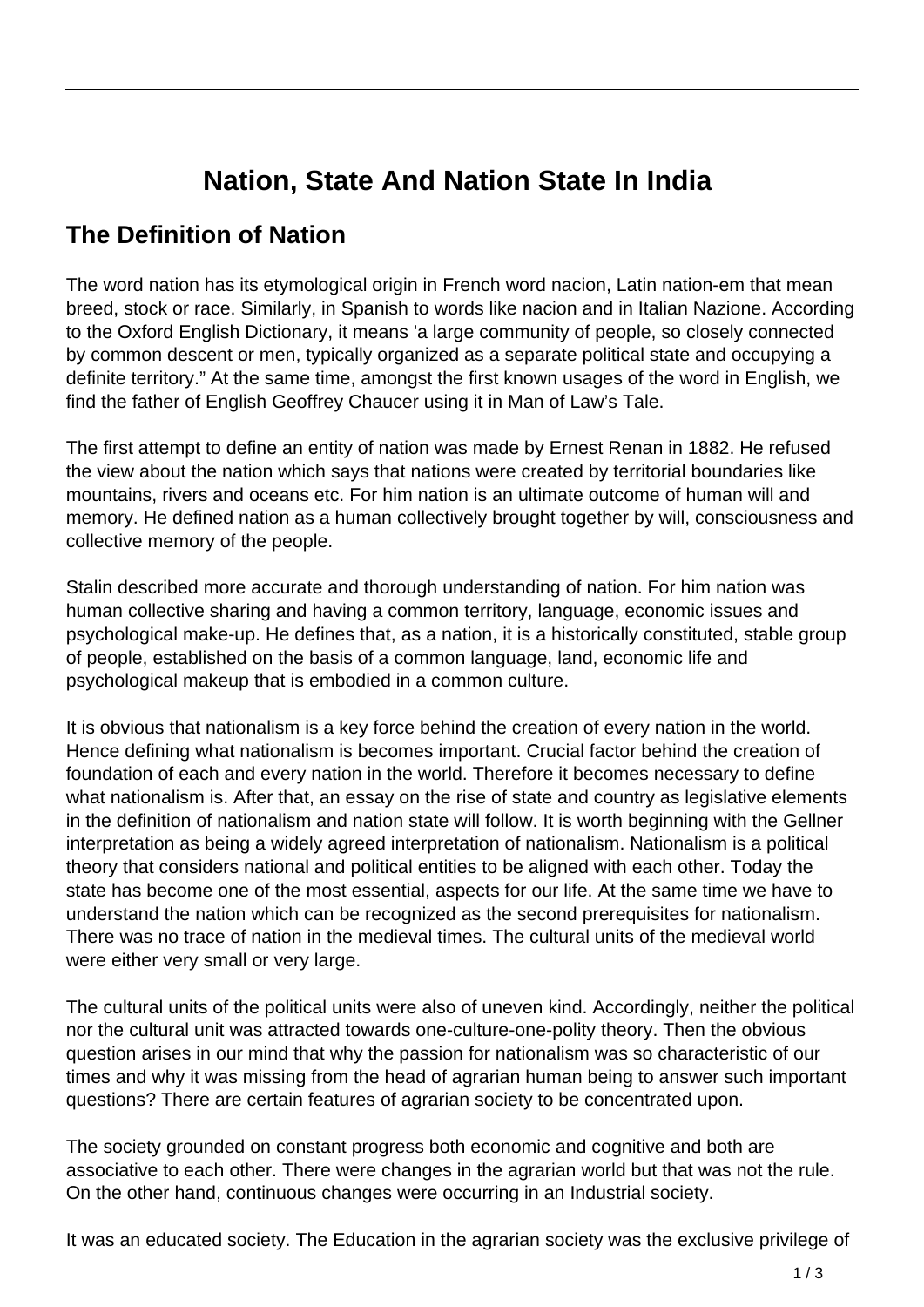high culture. Whereas the compulsion for universal education demanded by the very existence of industrialization. It actualized the spread of literacy for everyone. Majority of industrial participants were drawn from different section of the society further all these participants must be able to harmonize with each other to run the economy and the system.

### **Definition of state**

The Encyclopedia Britannica described the state as either the political entity of society, or the legislative body, or, more broadly, the government institutions. The State is a type of human association which is differentiated by its function from other social classes. Establishing order and security; its processes, legislation and enforcement; its territories. Jurisdiction or territorial borders Contemporary Views.

In the 20th century, concepts of state ranged from anarchism, in which the state was deemed unnecessary and even harmful in that it operated by some form of coercion, force, to the welfare state, in which the government was held to be responsible for the survival of its members, welfare, guaranteeing subsistence to those lacking it in a particular society.

In the circumstances of the destruction produced by the nationalistically inspired world wars. The theories of internationalism like those of Hans Kelsen, Oscar Ichazo appeared. Kelsen put forward the idea of the state, nation. As simply a centralized in legal order.

No more sovereign than the human, because it cannot be determined by its own life and experience alone. In the sense of its relationship with the rest of the world it has to be seen. The Ichazo suggested a new kind of state in which all individuals ' intrinsic values formed a basis for unity, with the entire world operating as a single entity.

## **Nationalism in India**

There are certain areas which are left behind without any categorization. In case of India the nation has experienced four kinds of nationalism. The major Indian nationalism was territorial, anti-colonial and led to the creation of a nation-state through the national movement, freedom movement.

The varicosity of dynasties that ruled India such as Maurya, Gupta, and Mughal empires cause to define the territorial boundaries of India. Similarly, because of that India is unique country in the world by having three types of culture that developed in presidencies and provinces of the Raj. The unique quality of Indian independent movement was that throughout its active period it remained linguistically and culturally plural. Unity in diversity becomes greatest strength of Indian national and freedom movement.

The Pakistani nationalism may be as considered as the rival nationalism to the Indian Nationalism. It was based on two nation theory. Mr. Jinnah the undisputed leader of Pakistani Nationalism made statement that Indian Muslims always existed as a nation, but they could not realize it till the early 20th century.

### **Is India is a Nation state or State Nation**